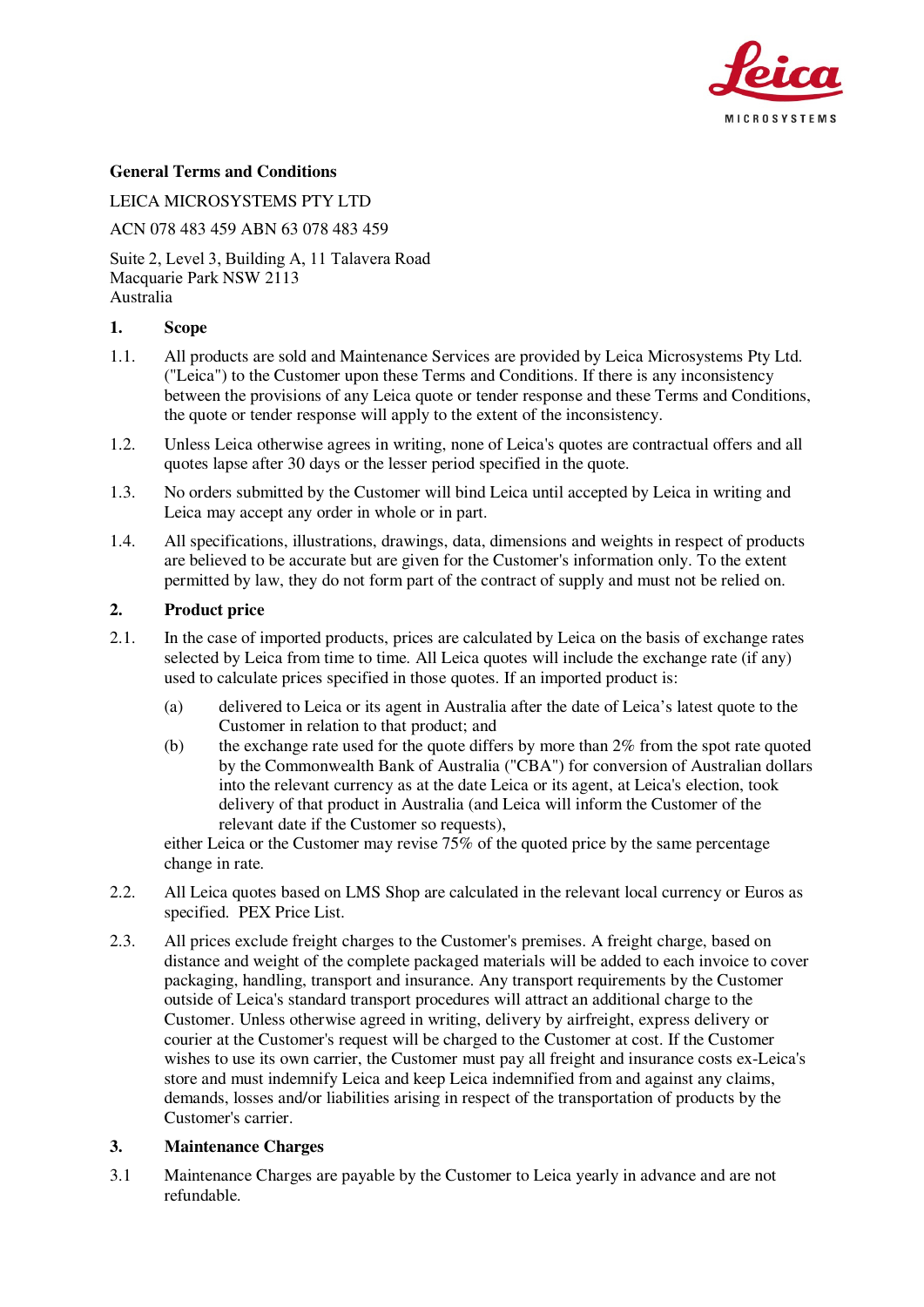

- 3.2 Maintenance Charges are based on the capacity of the System and no reduction in the use or availability of the Maintained Products for whatever reason shall decrease the Maintenance Charges payable.
- 3.3 The price for consumables used in the provision of Maintenance Services is not included in the Maintenance Charges and must be paid by the Customer unless otherwise agreed in writing.
- 3.4 After the provision of the Maintenance Services has commenced, Leica may from time to time revise the Maintenance Charges by notice to the Customer at least ninety (90) days before the variation comes into effect.
- 3.5 If at any time Leica determines that the work required in providing the Maintenance Services results from activities other than normal usage of the System as defined in the operator's manual or other than from fair wear and tear, or the Customer requests work outside the Principal Period of Maintenance, Leica may impose charges for such work over and above the Maintenance Charges and is not obliged to undertake such work until the Customer has accepted the additional charges.

## **4. Quoted amounts**

- 4.1 Prices and Maintenance Charges are listed or quoted by Leica in Australian dollars unless specified otherwise and, subject to paragraph 1.2, may be varied without notice.
- 4.2 Unless Leica states otherwise in writing, all prices, charges and other amounts identified in these Terms and Conditions or any Leica quote, offer or tender response as payable by the Customer do not include goods and services tax ("GST") or other government taxes and duties which will be determined by Leica and added to the invoice. If GST applies, Leica's invoice will be in the form of a tax invoice. GST will not be added if the Customer satisfies Leica that it is exempt. Tax and duties paid by Leica are not refundable to the Customer. The Customer will on demand reimburse Leica any amounts so paid.

# **5. Payment**

- 5.1 Unless Leica agrees otherwise in writing, where:
	- (a) a credit account has been approved by Leica, accounts are payable in Australian dollars (or other agreed currency) in full within 30 days from date of invoice, unless a shorter settlement period is specified in the relevant Quote; or

(b) a credit account has not been approved by Leica, full prepayment in Australian dollars must be made in cash, or another form of payment acceptable by Leica, before shipment of the goods to the Customer (or on delivery, if agreed in writing by Leica).

- 5.2 The Customer must not make any deduction from payments due to Leica in respect of any setoff or counter-claim unless Leica agrees in writing.
- 5.3 If the Customer fails to make any payment to Leica when payment is due, Leica may, without prejudice to any of its other rights and remedies:
	- $(a)$  charge interest on the overdue amount at the rate of 2% per annum in excess of the interest rate charged by the CBA to corporate customers on a monthly charging cycle for overdrafts less than \$100,000 accruing daily, compounded at intervals determined by Leica and calculated from the date payment was due to the date of full and final payment (any payment made by the Customer to Leica will be applied firstly against any accrued interest and then in reduction of the overdue amount); and/or
	- (b) cancel any order by the Customer; and/or
	- (c) suspend further deliveries of products to the Customer.
- 5.4 Unless otherwise specified by Leica in writing, all payments due to Leica will be made to Leica at the address shown on the front page of these Terms and Conditions/Quote.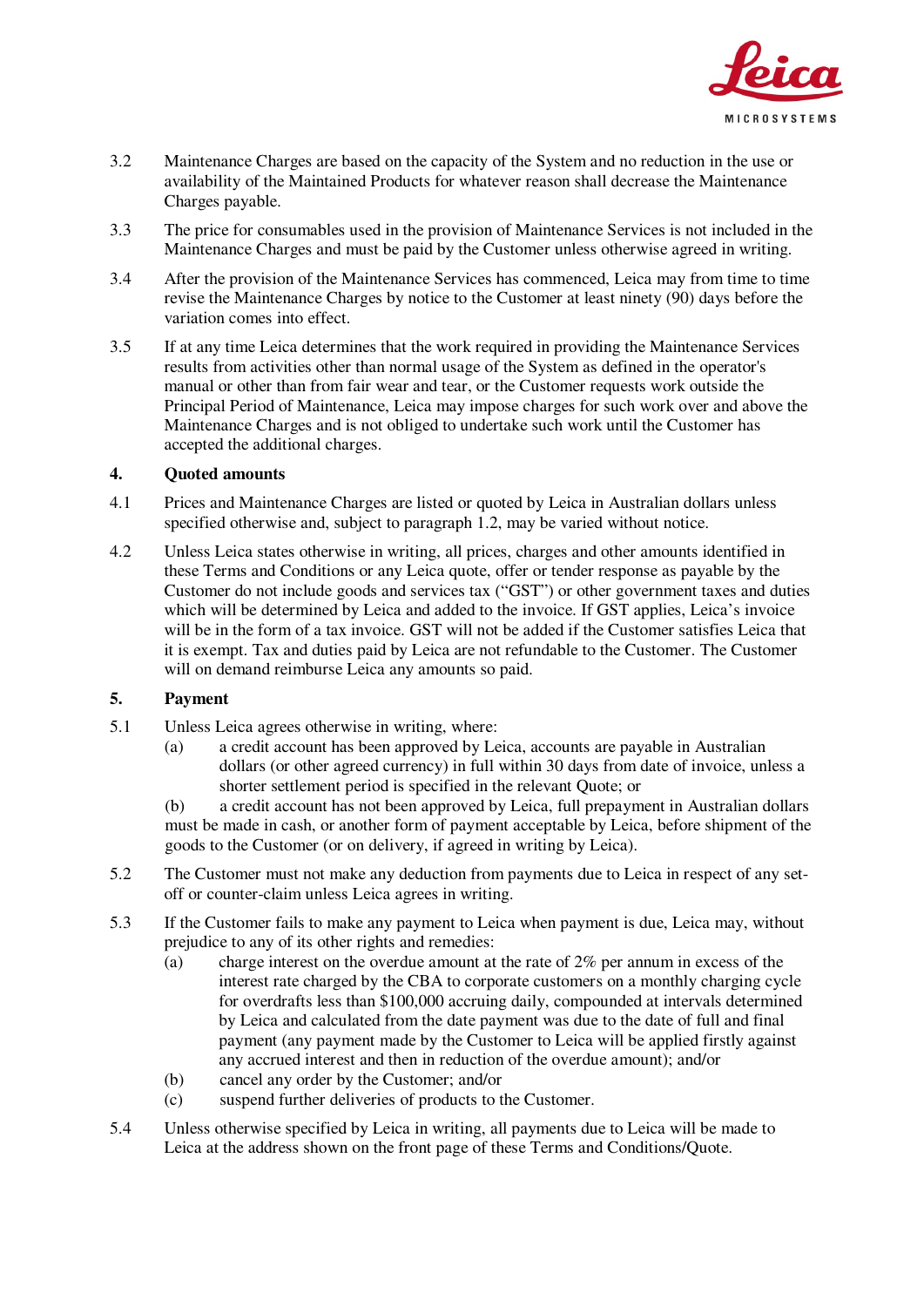

## **6. Delivery and Force Majeure**

- 6.1 Leica will make reasonable efforts to adhere to quoted, requested or agreed delivery dates. However, Leica will not be liable for any failure to deliver products on or by these dates nor for any loss or damage suffered in connection with such failure.
- 6.2 If the Customer uses its own carrier, delivery of the products will be ex-Leica's store.
- 6.3 Leica will not be liable for any loss or damage in respect of any failure or delay in performance of its obligations under these Terms and Conditions if that failure or delay is due in whole or in part to any cause beyond its reasonable control (including, without limitation, acts of God, fire, storm, flood, earthquake, power supply disturbances, blackouts, natural disasters, strikes, lockouts, labour disputes, riots, acts of war, governmental regulation imposed after the fact, delays in transit, shortage of materials or machinery, delays in delivery or shipment on the part of manufacturers, suppliers or agents). In such an event:
	- (a) Leica may extend the quoted, requested or agreed delivery dates or deliver part of an order or suspend delivery during that period of delay or may cancel the order; and
	- (b) any other obligations of Leica will be suspended to the extent that, and for the period during which, Leica is unable to perform them as a result of the event, and such nonperformance will not be a breach of these Terms and Conditions.

#### **7. Risk and Title**

- 7.1 Risk in the products passes to the Customer on delivery to the Customer or its carrier, even if the Customer has not signed an acknowledgement of receipt or paid the full invoiced price for the products.
- 7.2 Leica retains title to all products supplied by it to the Customer until Leica has received payment in full of all sums due in connection with the supply of all products by Leica to the Customer, in cleared funds
	- (a) The Customer may sell or otherwise dispose of the products in the ordinary course of its business.
	- (b) The Customer must insure the products against all usual risks to full replacement value until ownership passes to the Customer. Any insurance monies received by the Customer in respect of the products owned by Leica, shall be held on trust for Leica.
	- (c) The Customer must use its best endeavours keep each delivery of products from Leica separate and clearly identified as Leica's property. If Customer processes or commingles the products into other property, Leica takes title to that other property as well.
	- (d) If Customer disposes of the products before payment of the full purchase price to Leica, it does so as Leica's fiduciary agent and the sale proceeds of such disposal are the property of Leica and are held on trust by the Customer for Leica.
- 7.3 If payment for any product is overdue, Leica is entitled, without prejudice to any of its other rights and remedies, to repossess products owned by Leica and to enter into any premises upon which these products are stored, without notice, for this purpose. Leica will not be liable to the Customer for any loss or damage suffered by the Customer and the Customer must indemnify Leica against any claims or demands made against Leica by third parties in connection with Leica's exercise of its rights under this paragraph 7.3.
- 7.4 If Leica exercises its rights under paragraph 7.3 and partial payment for the product has already been made, Leica will refund to the Customer the amount paid less any interest calculated under paragraph 5.3(a), costs incurred by Leica in exercising its rights under paragraph 7.3 and any amount recoverable under the indemnity given in paragraph 7.3.
- 7.5 The Customer acknowledges and agrees that:
	- (a) if a term used in this clause 7.5 has a particular meaning in the PPSA, it has the same meaning in this clause;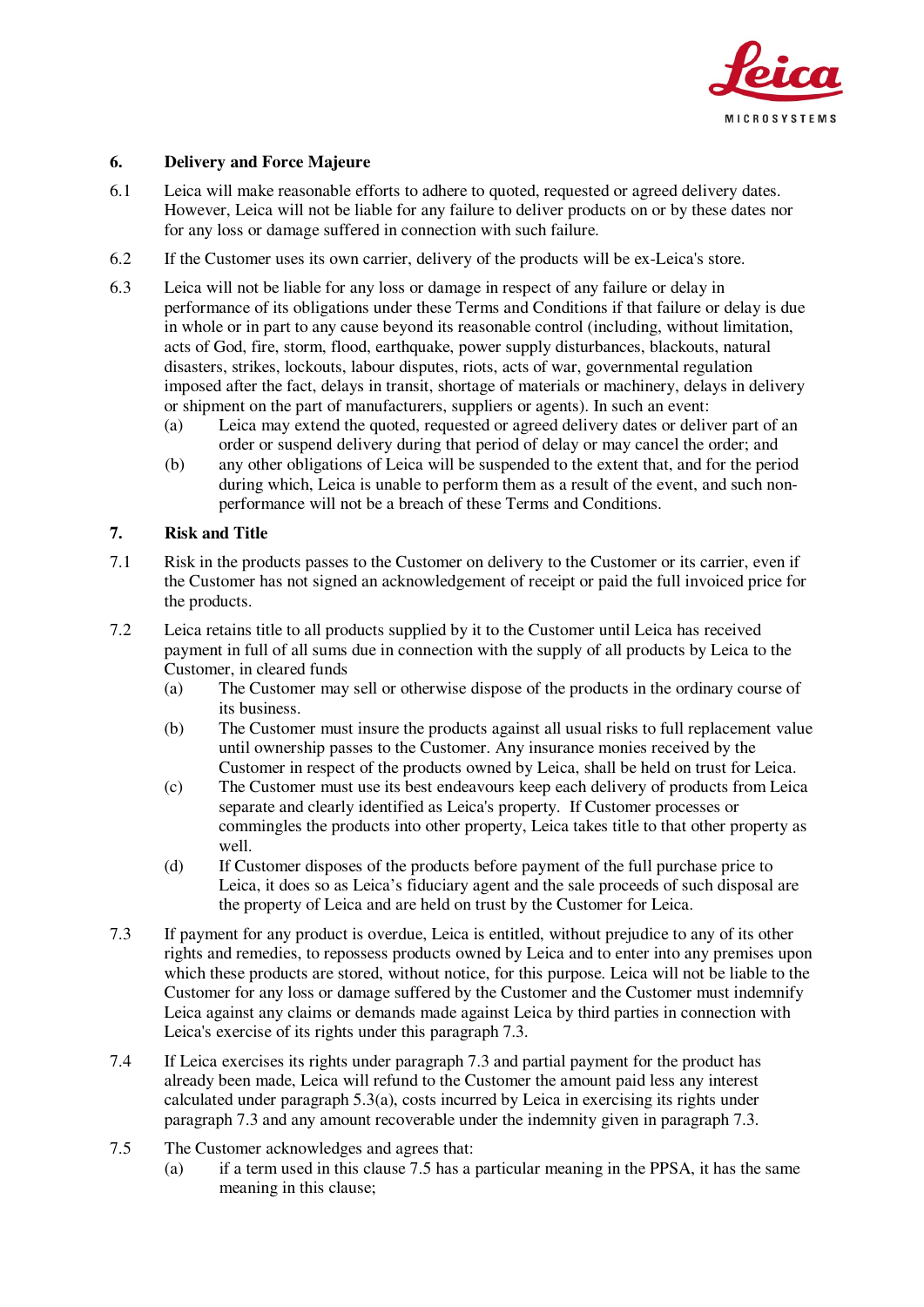

- (b) its purchase of products pursuant to these Terms and Conditions constitutes a Security Agreement for the purposes of the PPSA;
- (c) it grants a Security Interest to Leica in all products (and their proceeds) previously supplied by Leica to the Customer (if any) and in all future products (and their proceeds) supplied by Leica to the Customer;
- (d) Leica may register its Security Interest in the products (and their proceeds) as a Purchase Money Security Interest on the Register; and
- (e) it must execute all documents and do such further acts and things and provide such further information as may be required by Leica to enable Leica to register the Security Interest on the Register.
- 7.6 Where the PPSA applies to action taken by Leica in relation to the products, the Customer waives its right to receive any notices required under section 95, 118, 121, 130, 132, 135 and 157 of the PPSA.

## **8. Inspection and Return of Products and Cancellation of Orders**

- 8.1 The Customer must inspect the products immediately on delivery. Without limiting Leica's right to dispute such a claim, any claim for damaged or short or wrong delivery must be made in writing and received by Leica within seven working days of delivery. Otherwise, the Customer will be deemed to have accepted the products and, to the extent permitted by law, the products will be deemed to be free of any defects which would be apparent on reasonable examination. Allegedly damaged or wrongly delivered products must not be returned to Leica until requested and must be made available for inspection by Leica or its representative. To the extent permitted by law, if Leica is satisfied that products are damaged (other than as a result of transit by the Customer's carrier) or that there has been wrong or short delivery (including non-delivery) of products, Leica will issue a written approval for the return of the products or acknowledgement of a wrong, short or non-delivery where applicable ("Returns Authorisation") and at its option will replace these products or refund or credit any portion of the invoiced price attributable to these products.
- 8.2 Subject to paragraphs 8.1 and 9.1, products may only be returned to Leica for credit or a credit given for undelivered products:
	- (a) with, and in accordance with the terms of, a Returns Authorisation;
	- (b) after a Returns Authorisation number has been issued; and
	- (c) if applicable, so long as the products are received by Leica in their original and resaleable condition in which they were delivered.
- 8.3 Where products are returned for credit, unless the error was due to shipment not being in accordance with the relevant Purchase Order, a handling and restocking charge of 15% of the total invoiced price (excluding GST) will be charged and deducted from the credit. If Leica requires products to be returned by its nominated carrier it will bear the cost. Otherwise, Leica will not be responsible for any expense in connection with the return of products.
- 8.4 A request for cancellation of any order by the Customer must be notified to Leica in writing no later than seven days prior to any quoted, requested or agreed delivery date and must be agreed to by Leica. If Leica agrees to the cancellation, a cancellation fee of 10% of the total invoiced price (excluding GST) of the order cancelled will be payable by the Customer at Leica' s option.

# **9. Warranty**

- 9.1 Subject to paragraphs 9.2, 9.3 and 9.4, Leica will repair or replace, at its option, the products or any parts of the products which it ascertains are defective or unserviceable due to poor materials, faulty design or deficient manufacture during the Warranty Period. A product repaired or replaced under this express warranty will be warranted only for the remainder of the original Warranty Period.
- 9.2 This express warranty does not cover: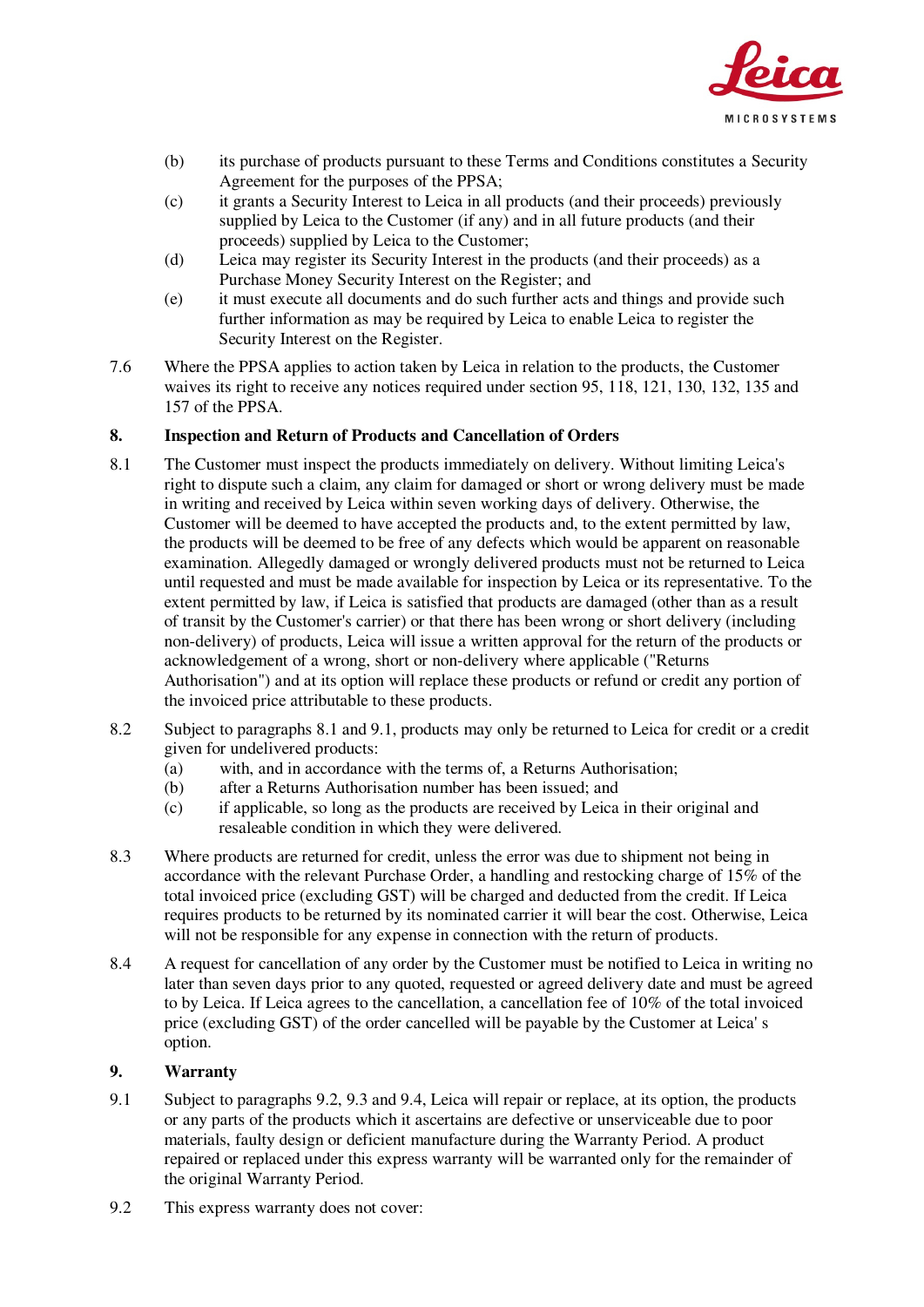

- (a) damage to any product during shipment;
- (b) any product that is repaired or altered by the Customer or any third party other than with Leica' s prior written consent;
- (c) any product that fails or is damaged as a result of fair wear and tear, improper storage, operation or maintenance, operation under abnormal or unsuitable conditions, misuse, neglect, abuse, accident or act of God;
- (d) accessories or consumables such as fuses, bulbs and batteries; and
- (e) any shipment and/or travelling expenses; or
- (f) any batteries.
- 9.3 No products may be returned to Leica for service under this express warranty without a Returns Authorisation or without a Returns Authorisation number being issued. All requests to Leica for a Returns Authorisation must include the product name and serial number, details of proof of purchase and a description of the alleged defect.
- 9.4 All products returned to Leica for service under this express warranty must be returned within the Warranty Period and in accordance with all other terms of the Returns Authorisation.

#### **10. Maintenance Services**

- 10.1 Leica will provide the Maintenance Services in relation to the Maintained Products during the Principal Period of Maintenance.
- 10.2 When preventative maintenance (other than the use of Remote Diagnostic Facility) is to be undertaken, the Maintenance Services in relation to the Maintained Products will be carried out during Business Hours.
- 10.3 When the Customer informs Leica that a Maintained Product is faulty, Leica will:
	- (a) attempt to diagnose and correct the fault by the use of telephone advice; and

(b) if the fault is not cleared through the use of telephone advice, attend the Maintenance Site within the relevant Response Time to undertake diagnosis, repair or replacement to clear the defined fault.

- 10.4 In the event that the fault is cleared by the replacement of a faulty item and the replacing item is not new, any existing warranty rights relating to the replaced item will apply to the replacing item for the remaining period of the Warranty Period.
- 10.5 Items replaced as a result of the activities outlined in paragraphs 10.2 and/or 10.3 become the property of Leica.

### **11. Excluded services**

- 11.1 The Customer acknowledges and agrees that Leica is not obliged in any way to maintain or repair any item:
	- (a) other than the Maintained Products;
	- (b) which has been operated (without Leica's written consent) in a manner not in accordance with the manuals or documentation supplied with the Maintained Products;
	- (c) which has suffered physical damage through the Customer's misuse;
	- (d) which has been operated (without Leica's prior written consent) outside its technical or environmental specifications;
	- (e) which has been damaged by electromagnetic, electrostatic or radio frequency interference, or power disturbances, however derived; or
	- (f) which has suffered damage by being operated with consumable supplies or accessories not approved by Leica or the relevant equipment supplier.
- 11.2 Unless otherwise stated in these Terms and Conditions, the Customer acknowledges and agrees that Leica is under no obligation to provide the following:
	- (a) Maintenance Services outside the Principal Period of Maintenance;
	- (b) the latest version of operating software;
	- (c) design support for the System comprising hardware and software;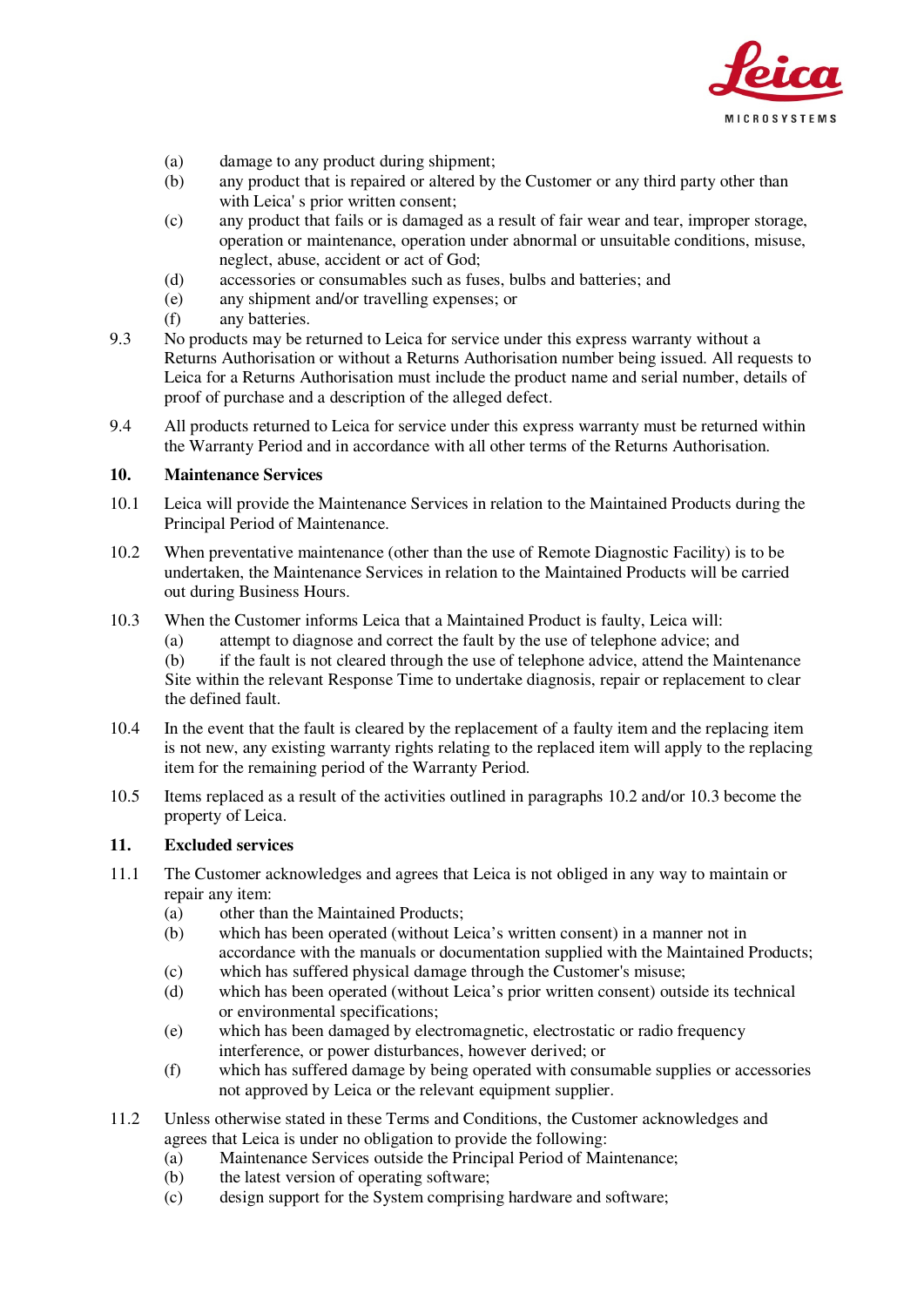

- (d) modification of the Maintained Products for whatever reason;
- (e) refurbishment of the Maintained Products; or
- (f) installation of additional equipment or accessories or the removal or relocation of any equipment or accessories (including the Maintained Products).
- 11.3 Unless otherwise stated in these Terms and Conditions, the Customer acknowledges and agrees that Leica is under no obligation to provide or replace any of the following items:
	- (a) wiring and cabling external to the System;
	- (b) peripheral equipment not forming part of the System;
	- (c) operating supplies, accessories or paint; or
	- (d) materials for the purposes of refurbishing the Maintained Products.
- 11.4 In the event that the Customer requests Leica to undertake maintenance or repair of items excluded from maintenance under paragraph 11.1, and Leica agrees to do so, Leica will charge the Customer for the work undertaken, these charges being in addition to Maintenance Charges.
- 11.5 In the event that the Customer requests Leica to provide any or all of the services to deal with any of the matters specified in paragraphs 11.2 or 11.3, the appropriate charges will be negotiated for such of the services that Leica may, at its discretion, agree to supply.

## **12. Responsibility of the Customer**

- 12.1 The Customer must:
	- (a) nominate an appropriate person as a contact person for matters relating to the Maintenance Services and inform Leica of the nominated person's authority to act for the Customer;
	- (b) ensure where possible that Leica's vehicles have access to parking on the Maintenance Site;
	- (c) ensure that Leica's maintenance personnel have free and safe access to the Maintained Products at all times during the Principal Period of Maintenance;
	- (d) ensure that Leica's maintenance personnel have timely and free and safe access to the Maintained Products should the Customer request services outside the Principal Period of Maintenance;
	- (e) provide to Leica's maintenance personnel, without expense to Leica, adequate space, light, electric power sockets and access to a telephone;
	- (f) make available on request the services of any person who operates the Maintained Products at the Maintenance Site;
	- (g) notify Leica immediately when the Customer ceases to be in possession of the Maintained Products at the Maintenance Site; and
	- (h) take all necessary precautions to protect the Maintained Products from physical, environmental and electromagnetic or electrostatic damage.
- 12.2 The Customer must not carry out, or cause to be carried out by other persons, modifications or adjustments to the Maintained Products without Leica's prior consent in writing.

## **13. Term of the Maintenance Services**

- 13.1 Subject to Leica's right to terminate the Maintenance Services pursuant to paragraph 13.3(d), Leica will provide the Maintenance Services from the Commencement Date for a minimum period of twelve months. The term for the provision of Maintenance Services will be automatically renewed each twelve months unless otherwise agreed.
- 13.2 The Customer may terminate the Maintenance Services by notifying Leica in writing ninety (90) days in advance of the proposed termination date, provided that such termination may only take effect after the minimum twelve month term specified in paragraph 13.1 has expired.
- 13.3 In the event that the Customer:
	- (a) fails to pay the Maintenance Charges within 14 days after the payment falls due;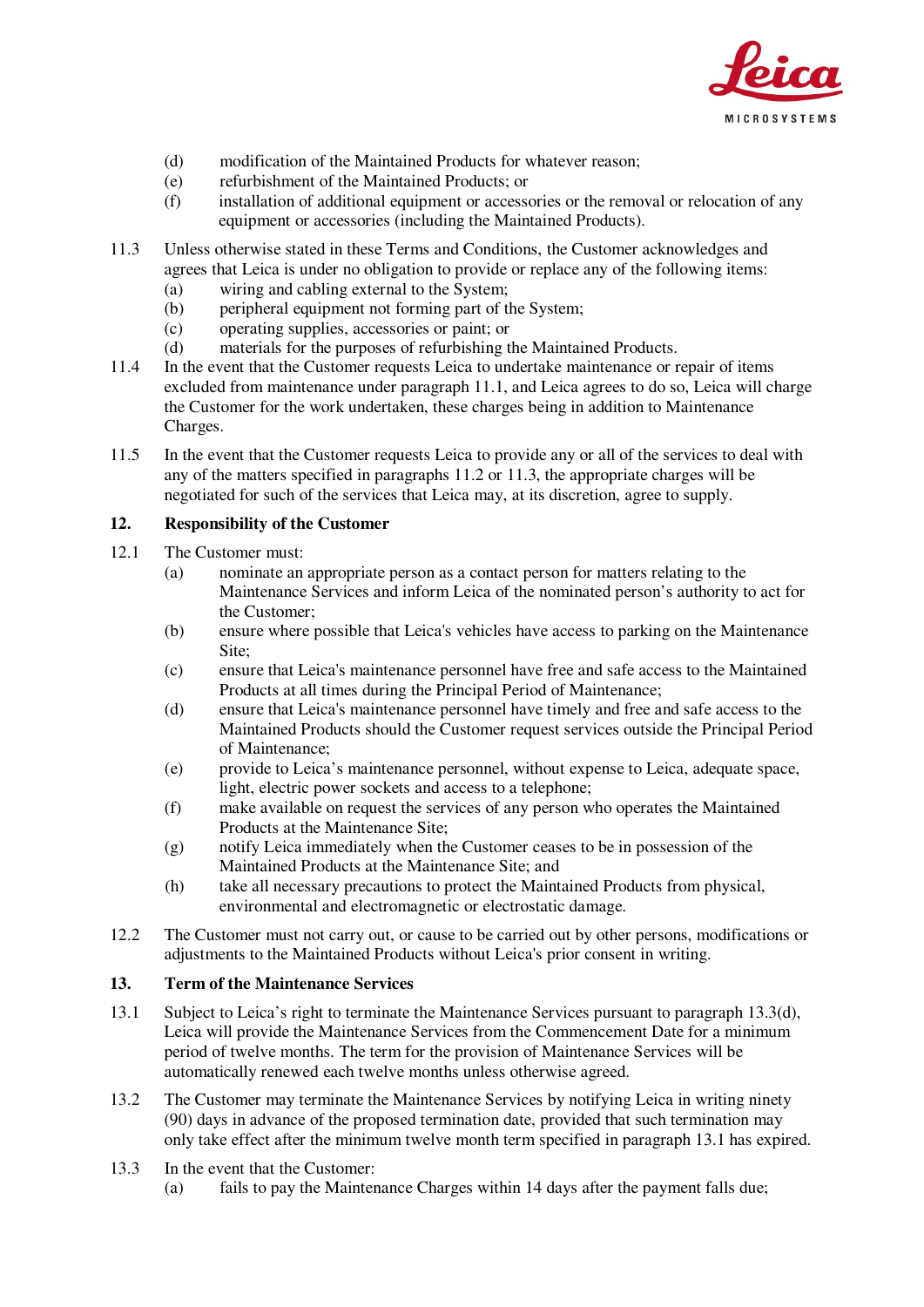

- (b) modifies or adjusts or causes to be modified or adjusted the Maintained Products and Leica does not consent to, or approve of, the modifications or adjustment;
- (c) is otherwise in breach of these Terms and Conditions and fails to rectify such breach within seven (7) days of being given written notice by Leica of the breach requiring its rectification,

Leica may, at its option:

- (d) terminate the Maintenance Services by written notice to the Customer: or
- (e) without affecting its rights under paragraph 13.3(d), give notice to the Customer that Leica will not perform its obligations under these Terms and Conditions unless and until the breach is rectified and may refuse to so perform its obligations under these Terms and Conditions.
- 13.4 Leica has the right to terminate the Maintenance Services immediately by giving the Customer notice in writing if the Customer becomes bankrupt or insolvent or if a receiver, administrator or liquidator takes possession of, or any encumbrance is taken over, any material part of the Customer's assets, or Customer suffers any equivalent of the foregoing.

# **14. Limitation of liability**

- 14.1 To the maximum extent permitted by law, Leica will not be liable, nor will there be any remedy against Leica, for any indirect or consequential loss, damage, costs or expenses or for any loss of profit, loss of data, loss of business opportunity, revenue or goodwill, howsoever caused and whether or not Leica has been advised of the possibility of such loss, including without limitation any liability of the Customer to any other person, or injury or harm whether on a contractual, tortious (including without limitation, negligence) or statutory basis or otherwise.
- 14.2 Except as expressly provided in these Terms and Conditions and as required by any Prescribed Terms:
	- (a) all terms, conditions, guarantees and warranties expressed or implied by law, or otherwise relating to the performance of Leica's obligations under, or any goods or services supplied by Leica in connection with, these Terms and Conditions are excluded; and
	- (b) the maximum aggregate liability of Leica under or in connection with these Terms and Conditions or their subject matter, whether in contract, tort (including negligence), equity, under statute or on any other basis, is limited to an amount equal to the cost of the goods or services the subject of the relevant claim.
- 14.3 Where any Prescribed Terms apply, the liability of Leica, its officers, directors, employees, agents and related bodies corporate to the Customer for a breach of a Prescribed Term is limited to the maximum extent permitted by law, and in the case of Prescribed Terms under the Australian Consumer Law, to at Leica's option:
	- (a) in the case of goods: the replacement of the goods or the supply of equivalent goods; the repair of the goods; the payment of the cost of replacing the goods or of acquiring equivalent goods; or the payment of the cost of having the goods repaired; and
	- (b) in the case of services (including Maintenance Services): the supply of the services again; or the payment of the cost of having the services supplied again.

#### **15. Infringement of Property Rights**

- 15.1 Nothing in these Terms and Conditions confers or is deemed to confer on the Customer any licence, right or other interest in any intellectual or other property or rights comprised in the products or in any designs, drawings or specification relating to the products, which at all times, as between Leica and the Customer, are vested in Leica.
- 15.2 If the Customer becomes aware of any infringement or potential infringement of any of Leica's intellectual property or other rights in the products or if the Customer becomes aware of any claim by a third party that a product supplied by Leica infringes the intellectual property or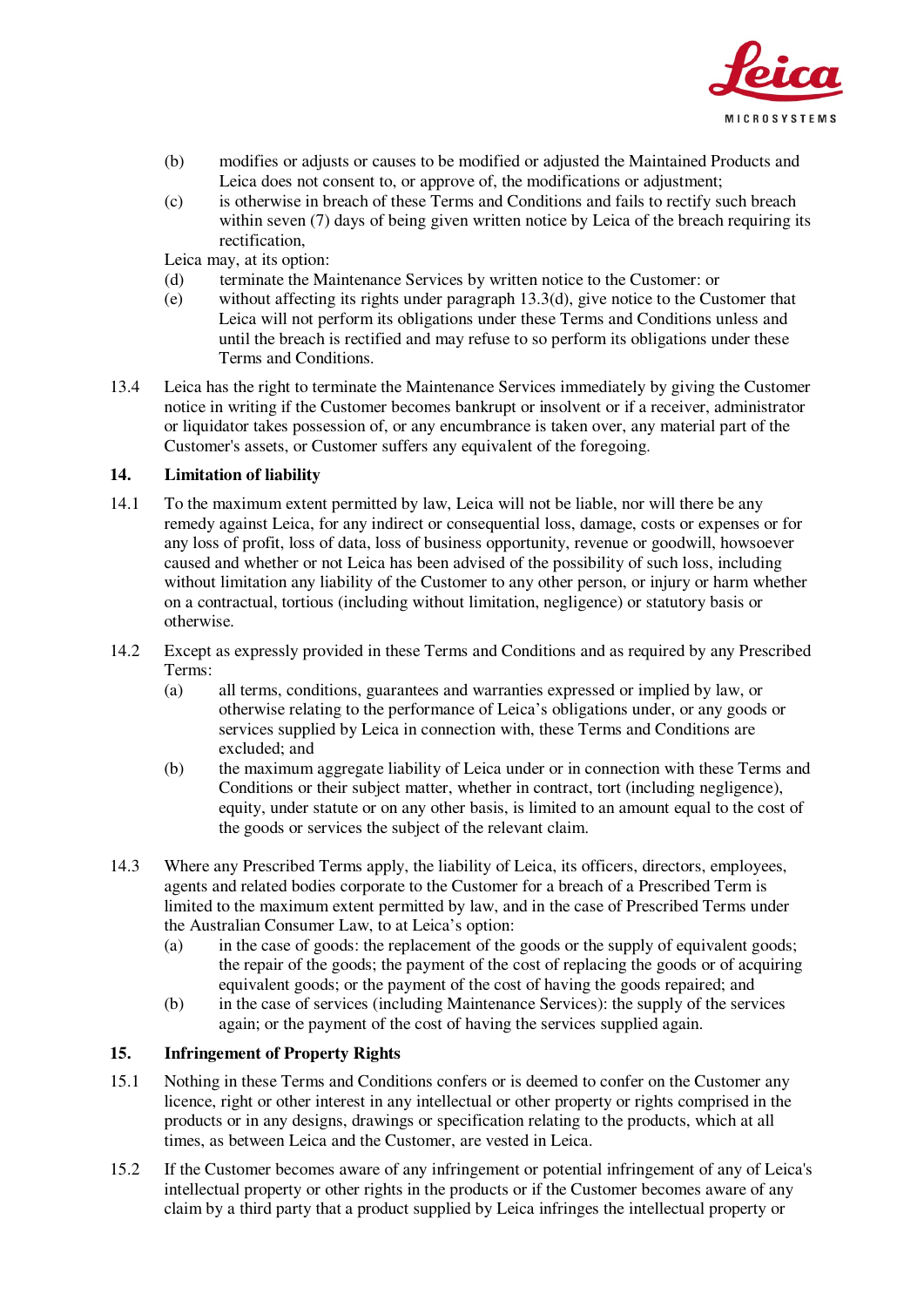

other rights of that third party, it will immediately notify Leica of the infringement or potential infringement or claim and will give every assistance to Leica that Leica may reasonably require in relation to the matter.

# **16. Indemnity**

- 16.1 The Customer must indemnify and keep indemnified Leica, its officers, employees and other contractors or agents from and against all actions, proceedings, claims and demands whatsoever which may be brought or made against it, them or any of them by any person in respect of or arising out of:
	- (a) any fault, negligence, wrongful act or omission of the Customer or any of its servants, employees or agents; or
	- (b) death or injury to persons or any loss or damage to property arising out of the Customer's use of any goods or services supplied or provided under these Terms and Conditions, except to the extent caused by any deliberate act of Leica or any of its servants, employees or agents.

# **17. Miscellaneous**

- 17.1 These Terms and Conditions:
	- (a) subject to clause 1.1, constitute the entire agreement between the Customer and Leica as to its subject matter and supersede all of Leica' s previous general terms and conditions and all prior understandings, agreements, negotiations, representations, commitments, whether written or oral;
	- (b) may only be varied in writing signed by authorised representatives of the Customer and Leica; and
	- (c) are to be governed by, and construed in accordance with, the laws of the State of New South Wales, and the parties submit to the exclusive jurisdiction of the courts of this State.
- 17.2 Unless Leica agrees otherwise in writing, Leica will not be bound by provisions inconsistent with these Terms and Conditions that appear in any acknowledgement by Customer, purchase order (including any Purchase Order) or in any other communication between Leica and the Customer.
- 17.3 If any provision of these Terms and Conditions is invalid, void or unenforceable, the remaining provisions of these Terms and Conditions will remain in full force and effect.
- 17.4 No waiver of or failure to exercise any rights under these Terms and Conditions by either the Customer or Leica will constitute a waiver of those rights unless the waiver is made expressly in writing.
- 17.5 All notices or communications required to be given to Leica pursuant to these Terms and Conditions will be in writing and delivered to the address shown on the front page of these Terms and Conditions/Quote. All notices or communications to be given to the Customer shall be delivered to the Maintenance Site or as otherwise notified by the Customer to Leica in writing.
- 17.7 Leica may sub-contract the supply or delivery of the products and/or the Maintenance Services at is discretion.
- 17.8 Any error or omission in the PEX Price List, invoices or other documents or information issued by Leica is subject to correction without any liability on the part of Leica.
- 17.9 Customer may not assign its rights or delegate its obligations under these Terms and Conditions either in whole or in part without the prior written consent of Leica, which it may decide to grant or not in its absolute discretion.
- 17.10 Leica and the Customer are independent contractors and nothing in these Terms and Conditions is intended to, or shall operate to, create a partnership between the parties, or to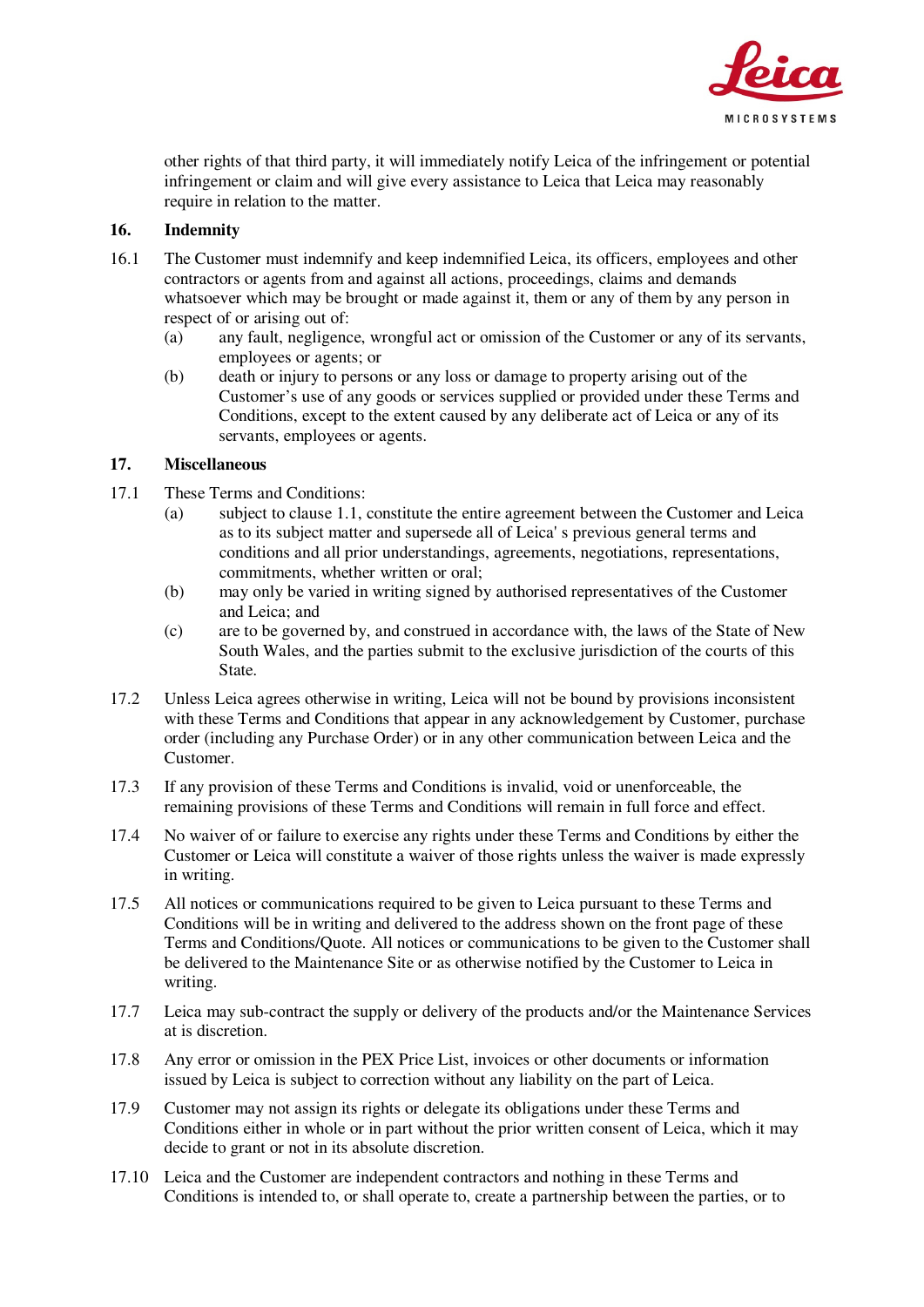

authorise either party to act as agent for the other. Neither party shall have the authority to act in the name of or on behalf of the other, or otherwise to bind the other in any way.

#### **18. Interpretation and Definitions**

- 18.1 In these Terms and Conditions:
	- (a) "\$" and "dollar" refer to Australian currency;
	- (b) the singular includes the plural and vice versa;
	- (c) reference to a right or obligation of any two or more persons is to be taken as conferring that right or their assuming that obligation, as the case may be, severally; and
	- (d) the word "person" includes a company, firm or other legal entity.
- 18.2 In these Terms and Conditions, unless the context otherwise requires:
	- (a) "**Australian Consumer Law**" means the Australian Consumer Law at Schedule 2 of the Competition and Consumer Act 2010 (Cth).
	- (b) "**Business Hours**" means the hours from 9:00am to 5:00pm (AEST or AEDT as applicable) on weekdays (excluding public holidays in New South Wales).
	- (c) "**Commencement Date**" means the date specified as such in the relevant Quote or as otherwise agreed in writing by Leica.
	- (d) "**Customer**" means the person who submits a Purchase Order.
	- (e) "**LMS Shop**" means Leica Microsystems Quoting System, software used by Leica for issuing quotes from time to time.
	- (f) "**Maintenance Charges**" means the charges to be paid by the Customer to Leica for Maintenance Services as set out in the relevant Quote.
	- (g) "**Maintenance Services**" means the preventative, diagnostic, repair or replacement activities to be carried out by Leica.
	- (h) "**Maintenance Site**" means the address at which Maintained Products are located as specified in the relevant Purchase Order or is otherwise notifed in writing by Customer to Leica.
	- (i) "**Maintained Products**" means the products for which the Customer requires Maintenance Services as specified in the relevant Purchase Order.
	- (j) "**PEX Price List**" means Standard Leica Price List.
	- (k) "**PPSA**" means the *Personal Properties and Securities Act* 2009 (Cth).
	- (l) "**Prescribed Terms**" means terms, conditions, guarantees and warranties implied or expressly included by law into some contracts for the supply of goods or services and which the law expressly provides may not be excluded, restricted or modified or may be excluded, restricted or modified only to a limited extent.
	- (m) "**Principal Period of Maintenance**" means the defined hours and days during which Leica will supply Maintenance Services as specified in the relevant Quote or as otherwise agreed in writing by Leica.
	- (n) "**Purchase Order**" means an order submitted to Leica for products and/or Maintenance Services, to the extent that such order has been accepted by Leica.
	- (o) "**Remote Diagnostic Facility**" means the use of a diagnostic facility from a remote personal computer connected to the System.
	- (p) "**Response Time**" means the period of time starting from when the Customer requests Maintenance Services within which Leica is required to commence the diagnostic process (by accessing the relevant Maintained Product via a Remote Diagnostic Facility or by the arrival of a customer service engineer at the Maintenance Site), as specified in the relevant Quote or as otherwise agreed in writing by Leica.
	- (q) "**Quote**" means the written quote issued by Leica to the Customer in relation to products and/or Maintenance Services based on which a Purchase Order is issued.
	- (r) "**System**" means equipment and software relating to the operation of the Maintained Products.